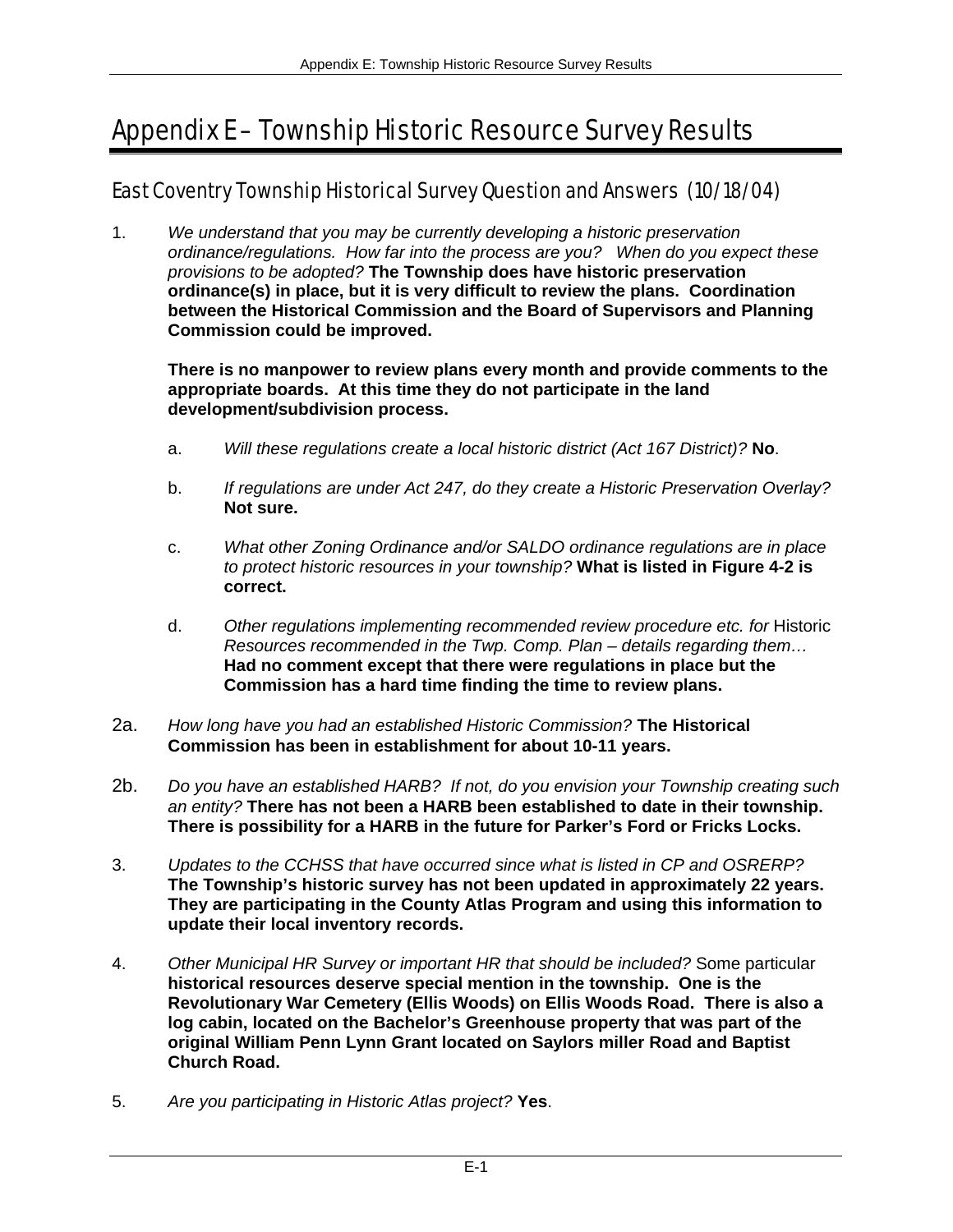- 6. *Any updates to 10/03 NR listed and eligible resources?* **There is not update to the National Register List. The most recent addition to the** *listed* **Historical Districts in Pa was Fricks Locks, in 2003. Around the year 2000, a group of concerned citizens from the Township, and one member from the Historical Commission got together and organized a non-profit committee called the Fricks Locks Canal Village Association.**
- 7. *Participation or interest in CLG program?* **No**
- 8. *Historic markers (other than those in Wallace, Warwick, and W. Pikeland)?* **There is a temporary marker placed on the oldest stone bridge in Chester County. This marker was funded in part by East Coventry and East Vincent Township to mark this historical resource as funding is being raised to secure an official State Historical Marker.**
- 9. *Projects HC/HARB is involved in?* **A special project they had participated in was in October 2004; they celebrated the 200th anniversary of the oldest existing stone bridge in Chester County, located on Old Schuylkill Road.**

**There has also been a separate Feasibility Study that was conducted for the Village of Fricks Locks on how to adaptively re-use the historic village and buildings within the village to breathe some new life in what is now an abandoned village. This village cannot be sold because if falls under a Federally Regulated Zone because it is within a certain radius from the Power Plan. If anyone reuses any buildings in this village, it would have to be used for day-use only. Camping or any other use that would encourage any use after sunset is forbidden in this village by federal law.** 

**They meet on a monthly basis to concentrate on the walking tours they conduct through the Chester County Program. They also produce and sell an annual calendar as an annual fundraiser for the Historical Commission** 

- 10. *Municipal educational efforts that have occurred?* **Educational outreach has occurred in the past with little success. The Historical Commission invited a presenter to talk about the wooden model of the Fricks Locks area he made to resemble what the village used to look like when the canal was in use. This was open to the public. They have another educational seminar set for sometime in February/March of 2005 to instruct interested parties /people on how to conduct their own property/deed research. They hope people will take their own initiative once they know how to do the research and provide information about historical resources to the Historical Commission and save time and efforts of this volunteer group. They also made mention that they could start using the township website and work with the Township to rewrite the information that currently on the website.**
- 11. *Other HR projects that have occurred? (using HR protection projects using funding sources such as TEA21 enhancement grants, CDBG, Tax credits, or PHMC grant?)* **Not that they were aware of.**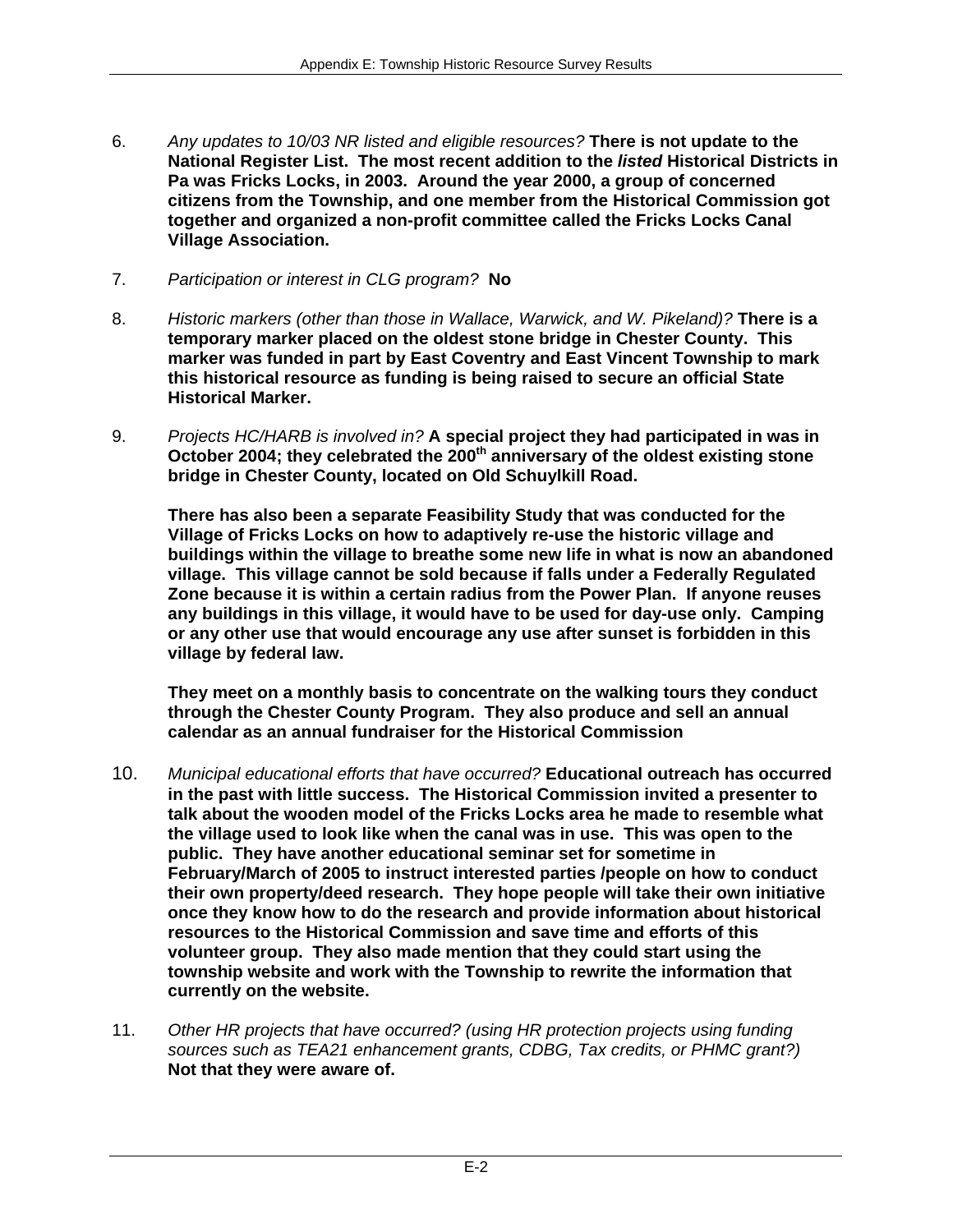*Promote and assist with NR certification, promoted adaptive reuse, educational brochures/tours, providing advice to owners of HR and in what ways?*  **The Historical Commission mentioned interest in participating and conducting in a historical walking tour through the Village of Parker's Ford, but no planning has occurred to date. They want to take a break from conducting tours in the Fricks Locks Village until something new happens in the village (restoration projects or adaptive re-use success project) to occur so they can include something new to the tours.** 

## East Nantmeal Township Historical Survey Questions and Answers (10/18/04)

- 1. *Are you are currently developing or thinking of developing in the future any historic preservation ordinance/regulations in your ZO or SALDO?* **There are no current regulations in the Zoning Ordinance or Subdivision and Land Development Ordinance.** 
	- a. Are you creating a local historic district?
		- i. *Act 167* **They do not have an established HARB, nor do the current Historical Commission and the Township officials want an established HARB in the near future. There is a lot of resistance.**
		- ii. 247? **They are just starting to talk about developing an overlay district for the Township. They hope by spring of 2005 they will have an adopted ordinance.**
	- b. *Other protection methods in the ZO or SALDO?* **The Overlay District will be the first.**
	- c. *Other regulations implementing recommended review procedure etc. for Historic Resources recommended in the Twp. Comp. Plan – details regarding them…***At the current time the Historical Commission does not participate in providing comments during the Act 247 reviews (Subdivision and Land Development Plan reviews). They are working on getting more involved in that process by figuring out how the current Township officials want and how to go about involving the Historical Commission on a regular basis.**
- 2a. *How long have you had an established Historic Commission?* **The Historical Commission started as a Historic Club and has progressively graduated into a Historical Commission for the Township. It is a very small group with a small number of persons serving on the Commission.**
- 2b. *Do you have an established HARB? If not, do you envision your Township creating such an entity?* **They do not have an established HARB, nor do the current Historical Commission and the Township officials are not pushing to establish a HARB in the near future. There is a lot of overall resistance.**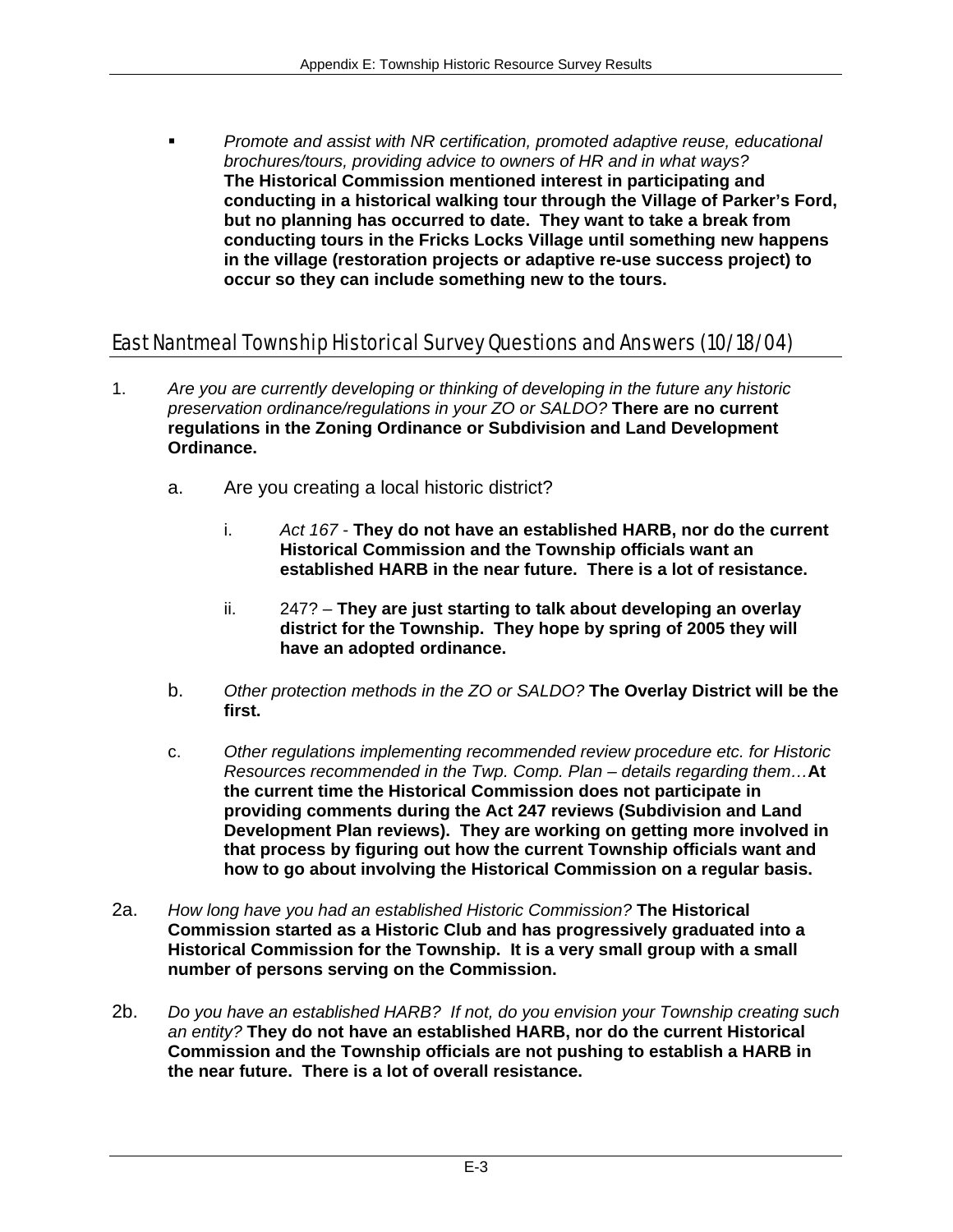- 3. *Updates to the CCHSS that have occurred since what is listed in CP and OSRERP?* **No.**
- 4. *Other Municipal HR Survey or important HR that should be included?* **The Atlas project will reveal any historic resources in the Township**.
- 5. *Are you participating in Historic Atlas project?* **Yes**.
- 6a. *Any updates to 10/03 NR listed and eligible resources?* **There were efforts by the Historical Commission to get the Joshua Marks House/Property on the National Register of Historic Places, however; PHMC did not accept it. There then was a separate effort to form an entire historic district around the Joshua Marks House/Property, including other historical properties, but again PHMC did not accept it on the National Register.**
- 6b. *Does the HC have initiatives to coordinate with land development to encourage continued use of historic buildings (promoted adaptive reuses)?* **As far as coordinating efforts with realtors, property owners, etc. to reuse historic buildings and structures for other uses has not been done in the past. In the past the Historical Commission has had a very "hands off" approach to promote reuses of historic properties.**
- 6c. Does the Township currently have:
	- *Preferred rehabilitation loans?* **No.**
	- *Modifications for building code requirements?* **Nothing official but they are pretty flexible.**
	- *Proactive efforts to locate occupants for historic structures?* **The historic properties and buildings within the Township for the most part all occupied so there has not been an issue as far as having to get real involved in promoting reuse of historic buildings.**
- 7. *Participation or interest in CLG program?* **No, but they are interested in finding out more about the program.**
- 8. *Historic markers (other than those in Wallace, Warwick, and W. Pikeland)?* **No**.
- 9. *Projects HC/HARB is involved in?* **There is a separate "Conservation Committee" which has formed in the Township to deal with other issues, but they also touch upon historic structures and resources protection.**
- 10. *Municipal educational efforts that have occurred?* **They hold four public meetings annually where they invite historians and other people with interesting and historically significant presentations and open it up to the public. They hold these meetings at the Township building. On average they get around 10-20 people per meeting from the public.**

**The H.C. indicated that they have no way to get information out to the residents. The Conservation Committee has recently launched an education effort to talk**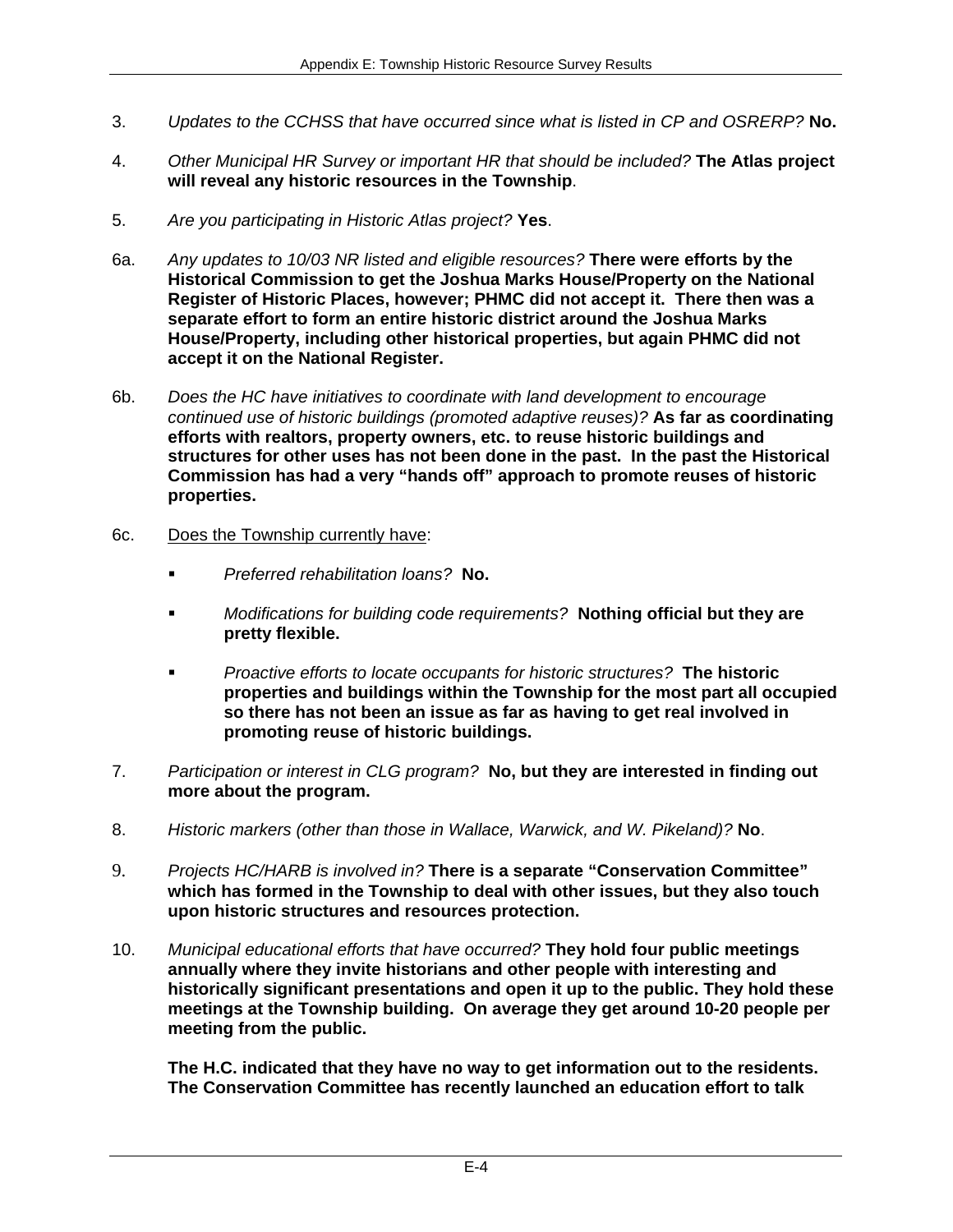**with new people about different topics, including historic preservation. They could use their avenues but noting has been done to date.** 

- 11. *Does the Township currently protect historic resource projects using funding sources such as:*
	- *TEA21 enhancement grants?* **No**
	- *CDBG, Tax credits?* **No**
	- *Or PHMC grant? No*
- 12. *Does the Township promote and assist with:*
	- *NR certification?* **YES if it doesn't cost the Historical Commission any money.**
	- *Educational brochures/tours?* **No**
	- *Providing advice to owners of Historic Resources?* **No no way of getting information out to the people (the Conservation Committee is doing so though).**
- 13. Do you still conduct historic house tours? **No**
- 14. *Has a mini-museum to display historic artifacts been created?* **No** *If not, is it still a possibility?* **A mini-museum of artifacts is not yet on their radar, and they indicated that they did not know of any artifacts to showcase. They did indicate that it could have to be in the Township building if ever constructed.**
- 15. *Confirm that the ZO/SLDO regulations listed in Figure 4-2 are correct?* **There are no regulations at the current time.**

# East Pikeland Township Historical Survey Questions and Answers (10/18/04)

- 1. *Are you are thinking about continuing to pursue other historic certifications (eg. National Register and coordinating with other building owners) as recommended in your comprehensive plan?* **They are interested in pursuing other National Register property nominations, (not other historic districts), but are not specifically working on any at this time. He knew of two Historical Commission members who own historic properties that have expressed interest in obtaining that recognition, but no paperwork has yet been filed.** 
	- a. Are they continuing to investigate other local historic districts? **No.**
	- b. *Do regulations recognize historic context as recommended in the Comprehensive Plan?* **The Historical Commission currently reviews any proposed development if it may have an impact on historic resources. They provide recommendations to the Board of Supervisors. This process and coordination between the Supervisors and the Planning Commission could be improved.**
	- c. *Are the regulations in Figure 4-2 up to date?* **They appear to be correct.**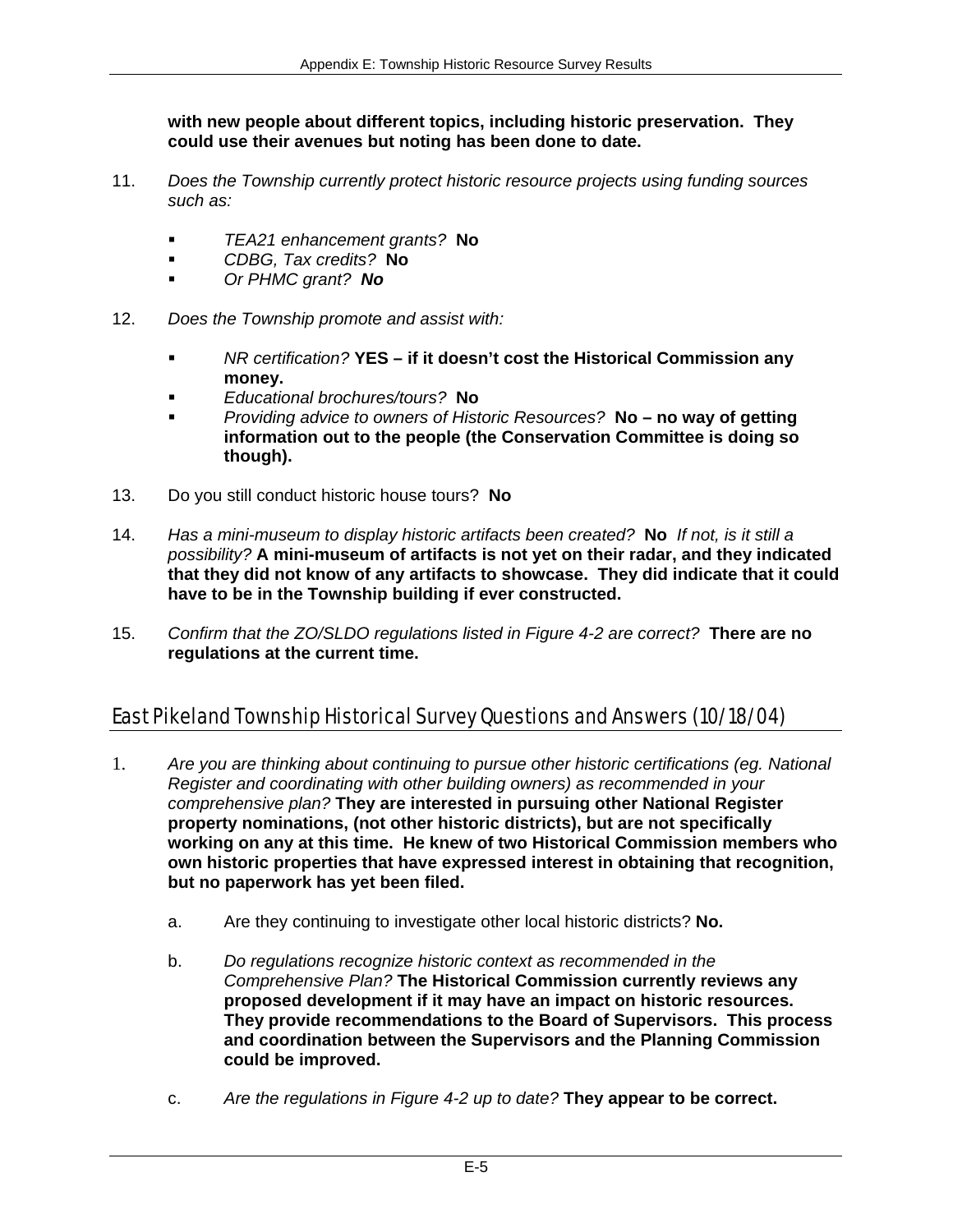- 2a. *How long have you had an established Historic Commission?* **Over 10 years (it was established in 1990).**
- 2b. *Do you have an established HARB? If not, do you envision your Township creating such an entity?* **They have an established HARB and the Historical Commission members are also a part of the HARB.**
- 3. *Has the HC taken proactive initiatives to work with the local development interests (realtors, banks, developers) to encourage the continued use of historic buildings?* **They have worked and continue to encourage realtors, banks, and developers to reuse historic structures adaptively to new uses. A successful example is the Assisted Living Facility when it came in front of the H.C. they proposed a new facility on an old farm. They kept the barn and it is being used, as well as the old house, which is currently used for office space.** 
	- a. *Has the Township provided or encouraged property owners to use the following*:
		- *Preferred rehab loans*,- **NO**
		- *Modified building/housing codes*, **Not Certain, probably not.**
		- *Proactively seeking appropriate occupants to occupy historic structures?)*  – **Yes, see example above.**
- *4. Updates to the CCHSS that have occurred since what is listed in CP and OSRERP?*  **They will be starting to update the CCHSS through working with Jane Davidson on the Atlas project in the next few months, but they haven't started it to date.**
- 5. *Other Municipal HR Survey or important HR that should be included?* No, the survey **will probably add more and show more than they currently show in their local records. Two members of the Historical Commission want to get their properties on the National Register (there is interest) but the paper work has not yet been filed.**
- 6. *Participating in Historic Atlas project?* **Yes**.
- 7. *Updates to 10/03 NR listed and eligible resources?* **No.**
- 8. *Participation or interest in the Certified Local Government (CLG) program?* **Yes, they are currently working on applying to the Certified Local Government Program. They just need a few signatures and the application will be sent to the appropriate agency for review and acceptance. The original reason for applying to the CLG program is the Raps Revolutionary Dam Site (gun and gunpowder manufacturing occurred at this site for the Revolutionary War). Currently the building is falling down and they are trying to get it on the N.R. They hope that the CLG program will give them funding to preserve the building and the area raceway is still intact.**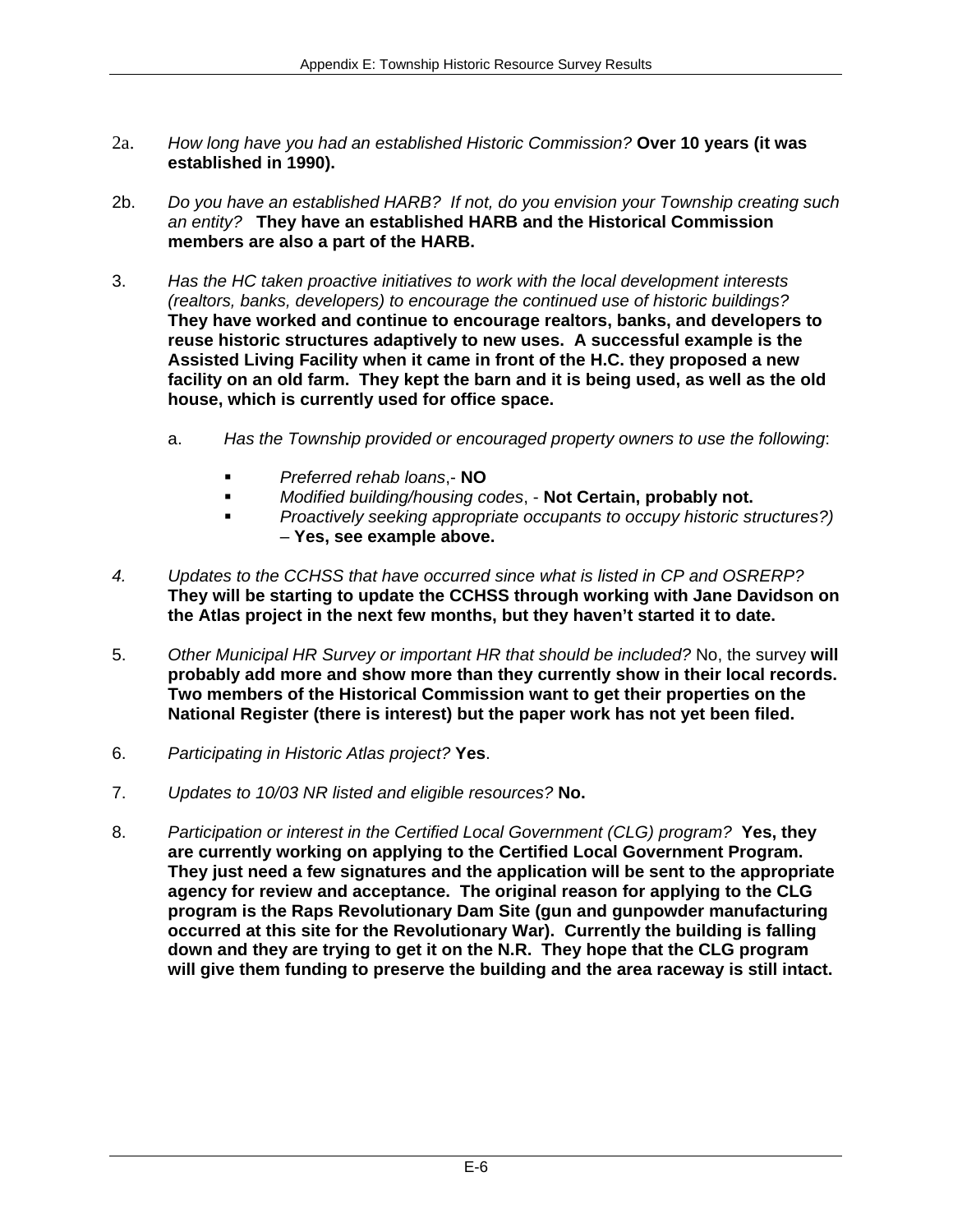- 9. *Historic markers (other than those in Wallace, Warwick, and W. Pikeland)?* **There are no historic markers in the township to date, however; the Historical Commission is looking into the idea for the village of Kimberton. They are currently working on installing the old-time road directional signs like they used to have in the village.**
- 10a. *Projects HC/HARB is involved in?* **In the past they provided tours in and around the Raps Revolutionary Dam Site. They also participate in the Chester County town and village walks. They have provided walking tours through the Villages of Kimberton and Merlin.**
- 10b. *Is the Township using available resources (e.g. Historic Commission) to prepare methods and strategies to preserve historic elements of the Township landscape as recommended in the Comp. Plan?* **The Township does not really use the Historical Commission to the fullest potential. They feel like they need to be more apart of the process**.
- 11. *Municipal educational efforts that have occurred?* **In the past they provided tours in and around the Raps Revolutionary Dam Site. They also participate in the Chester County town and village walks. They have provided walking tours through the Villages of Kimberton and Merlin.**
- *12. Other HR projects that have occurred?* 
	- *eg using HR protection projects using funding sources such as TEA21 enhancement grants, CDBG, Tax credits, or PHMC grant?* **No.**
	- *eg promote and assist with NR certification, promoted adaptive reuse, educational brochures/tours, providing advice to owners of HR and in what ways?* **They will continue to do the walking tours and would provide advice to property owners if they came to the Historical Commission for help.**
- 13. *Confirm that the ZO/SLDO regulations listed in Figure 4-2 are correct.* **Yes**

# North Coventry Township Historical Survey Questions and Answers (10/18/04)

1a. *In Appendix D of the OSRERP has inventory of all historic resources in the township. Have there been any updates to this? They have just updated their historic survey of the Township.* **All that is left to do is to take a few photos of various historic buildings and they will have completed the update. They have on file every historic house that is 50+ years of age, the year it was built, and the family (names) who owned it, if they know that information. They have their own maps with all the historic resources locations mapped and they have almost completed this effort. In the very near future the Township will be sending to Jane Davidson the information needed to tie the historic resource locations to the county tax parcels so they can be added to the County GIS database.**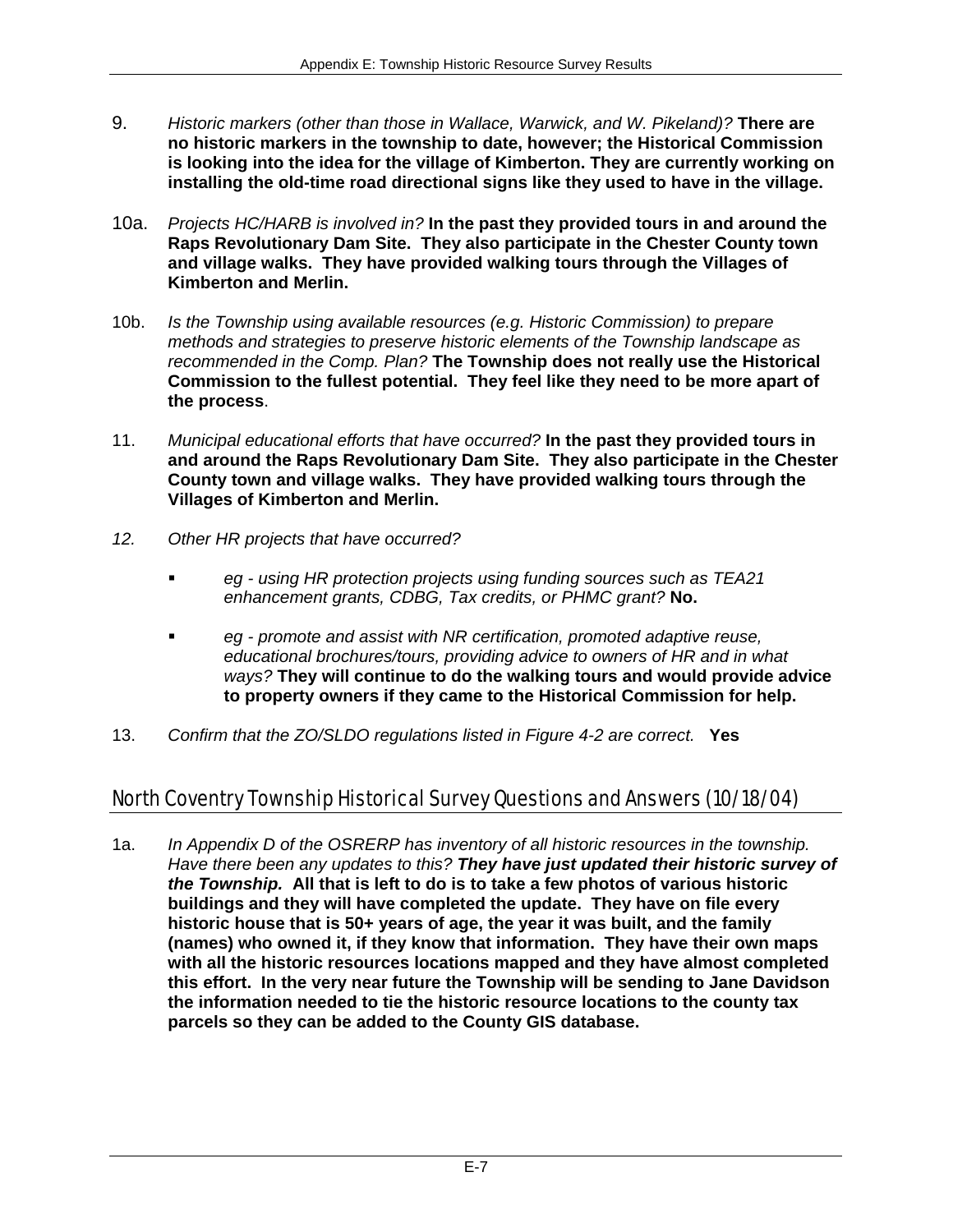- 1b. *Are there any other Municipal HR Survey or important HR that should be included?* **Pottstown Landing area was mentioned as something that stands out historically in their township. It started out as a canal village. Now it is on the National Register of Historic Districts**
- 2. *When was the Act 247 Historic Overlay District adopted?* **Historic Overlay District adopted May 10, 1999**
- 3. *Will you have a local Certified Act 167 District?* **No, there is no interest**.
- *4. Will you be applying for any other National Register Historic Districts If so, list them?*  **The next project the Township's Historical Commission is working on getting on the N.R. of Historic Districts in Cedarville. They have done some historic resources surveying of this village but there is more work needed to complete the application to PHMC. They will be applying for following additional National Register Historic Districts that include:** 
	- **Cedarville Village**
	- **Free-Love Valley**
	- **Urner Cemetery**
- 5a. *How long have you had an established Historic Commission?* **The Historic Commission established 30 December 1985.**
- 5b. *Do you have an established HARB? If not, do you envision your Township creating such an entity?* **There is no HARB nor is there any interest in forming a HARB in the Township.**
- *6. Has the HC taken proactive initiatives to work with the local development interests (realtors, banks, developers) to encourage the continued use of historic buildings?*  **They have been successful in working with realtors, banks, and developers to encourage the continued use of historic buildings. An example is at the intersection of East Cedarville Road and Miller Road. There was an older house on the site and the HC cooperated with the new property owners/developers and talked them into renovating the house but keeping the historic integrity to reuse as a residential use.**
- *7. Updates to the CCHSS that have occurred since what is listed in CP and OSRERP?*  **Just what was listed in Appendix D of their OSRERP and in their CP.** 
	- a. *What is the Village Inventory Status (as per CP recommendation)?* **The inventory for the Village of Cedarville is almost complete**.
	- b. And if Village Inventory is nearing completion, are the other CP recommendations underway such as:
		- *Status of a village preservation fund set-up?* **No**
		- *Village review board?* **No**
		- *Zoning changes to allow village development patterns?* **No haven't heard anything recently.**
		- *Etc. from comprehensive Plan…*

**The Township wants to put up signs in different villages so people know that they are in historic villages (Kennelworth, South Pottstown,**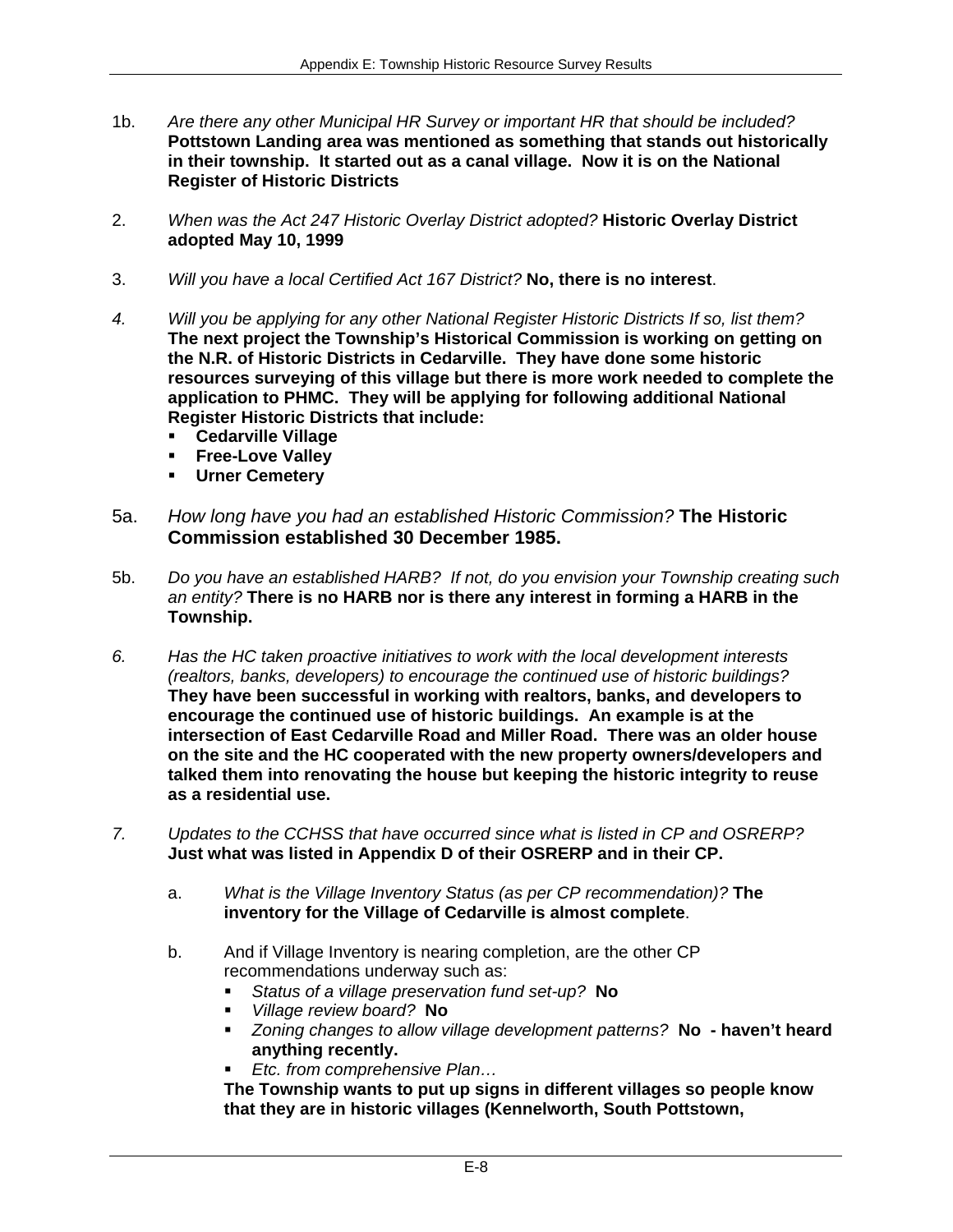**Cedarville). Pottstown Landing does currently have historical markers in and around the village area (but not the State marker program). Also, a recent application to the State marker program was denied.** 

- 8. *Participating in Historic Atlas project?* **Yes**.
- 9. *Updates to 10/03 NR listed and eligible resources?* **No**.
- 10. *Participation or interest in CLG program?* **No not really sure what the program is all about**.
- 11. *Historic markers (other than those in Wallace, Warwick, and W. Pikeland)?* **No. A recent attempt to put in an application to the State marker program was denied. North Coventry has some private historic markers, e.g., Laurel Locks and Bradley Lions property.**
- 12. *Projects HC/HARB is involved in?* **For future project/direction, they could get more involved in what goes on during the land development/ subdivision process. It is hard for them to fill vacant positions on the Commission. Volunteerism is down.**
- *13. Municipal educational efforts that have occurred?* 
	- **The meetings are always open and they get visitors every now and then. They give walking tours (several in Pottstown Landing) and in Cedarville.**
	- **The Historic Commission often receives requests for information from persons doing restoration work who seek guidance on how structures might have looked in the past. The Commission has been helpful in providing early photos of the structures or similar structures.**
- *14. Other HR projects that have occurred?* 
	- *eg using HR protection projects using funding sources such as TEA21 enhancement grants, CDBG, Tax credits, or PHMC grant?* - **No**.
	- *eg promote and assist with NR certification, promoted adaptive reuse, educational brochures/tours, providing advice to owners of HR and in what ways?* – **They will help people through the application process if they come to the H.C. for help**.
- 15. *Confirm that the ZO/SLDO regulations listed in Figure 4-2 are correct.* **Yes**

### South Coventry Township Historical Survey Questions and Questions (10/18/04)

- 1a. *Have you completed updates to the CCHSS other than what is listed in the Comprehensive Plan and OSERP?* 
	- **The Historical Commission has most of the historical resources documented on their own township maps (before the County Atlas project started). They are working on getting a database together with information to go with each location.**
	- **They are working with Jane in the Parks Department to help complete the GIS Atlas. They have some already mapped, but they are in the beginning stages with this project as it was started after they were almost complete with their own mapping.**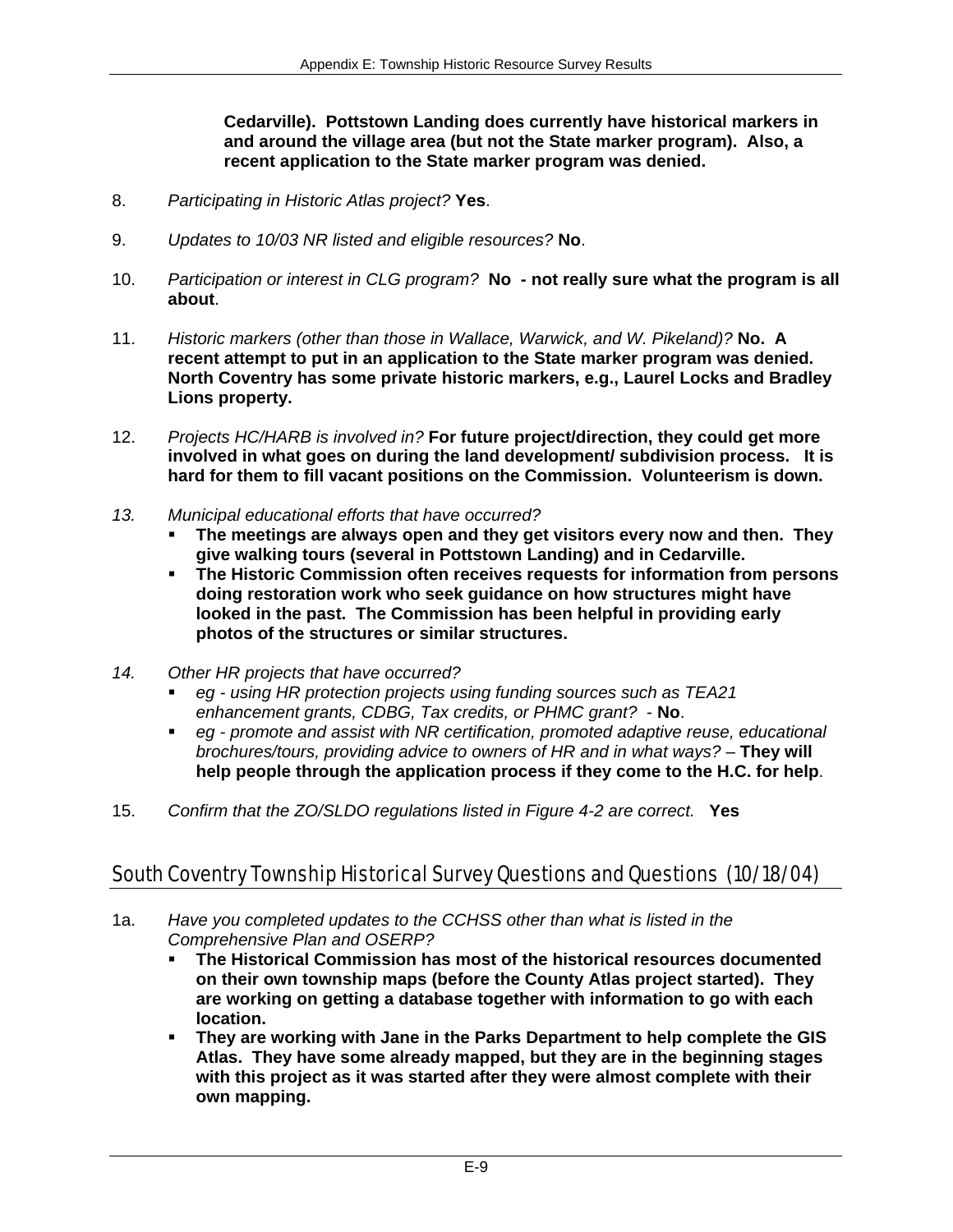- **When the Atlas project is completed, some of the definitions of historic resources will change and they plan on updating this in their ordinances.**
- 1b. *Are there any other municipal HR Surveys or important HRs that should be included?* **Nothing has changed.**
- 2. *When was the Act 247 Historic Overlay District adopted?* **They have no Act 247 Historic Resources Protection Overlay district.**
- *3. Is the Village of Coventryville the only Certified Act 167 District within the Township?*  **Yes, Coventryville is an Act 167 District with an established HARB.** 
	- a. *Are there other plans to apply for other historic districts under the regulation of Act 167?* **There are no current plans to recommend any other historic districts to go into the Act 167 Historic District Program. (They are not opposed to the idea though (Pughtown)).**
	- b. *Has the historical commission applied for an Act 167 for Pughtown?* **Has a HARB been established for Pughtown? No. Not at this time.**
- 4. *Has a handbook design guidelines been developed for the HARB to date (per Comprehensive Plan)?* **There are design guidelines in the Township Ordinance that the HARB and the Historical Commission use when reviewing plans**.
- *5. Have there been extra transportation studies on Rte. 23 or Pughtown Road? Has the Township actively lobbied PennDOT to improve Rte. 23 over Pughtown Road to help maintain the village character of Pughtown?* 
	- **There has been a study for Rte. 23 at the intersection of Rte. 23 and Rte. 100 (but not sure when that study was completed).**
	- **There is no interest in pursuing to lobby Penn D.O.T. to improve Rte. 23 over Pughtown Road to help maintain the village character of Pughtown thus far.**
- *6. Has the HC taken proactive initiatives to work with the local development interests (realtors, banks, developers) to encourage the continued use of historic buildings?*  **There have been a couple of successful attempts to coordinate with developers to save the historic integrity and reuse historic buildings in the Township. One example is a commercial property on Rte. 100 (Holly Pike Associates) where the Historical Commission had some input in their design (in the Shoppes at Pughtown).** 
	- a. *Hs the HARB and/or HC actively pursued asking property owners of Historical structures to donate building facades to the Township?* **No. No interest at this time.**
	- b. *Has anyone donated building facades to date?* **No**.
	- c. *Has the HARB or HC developed interpretive plans to highlight the Township's unique heritage resources (including the French Creek Corridor?* **No**.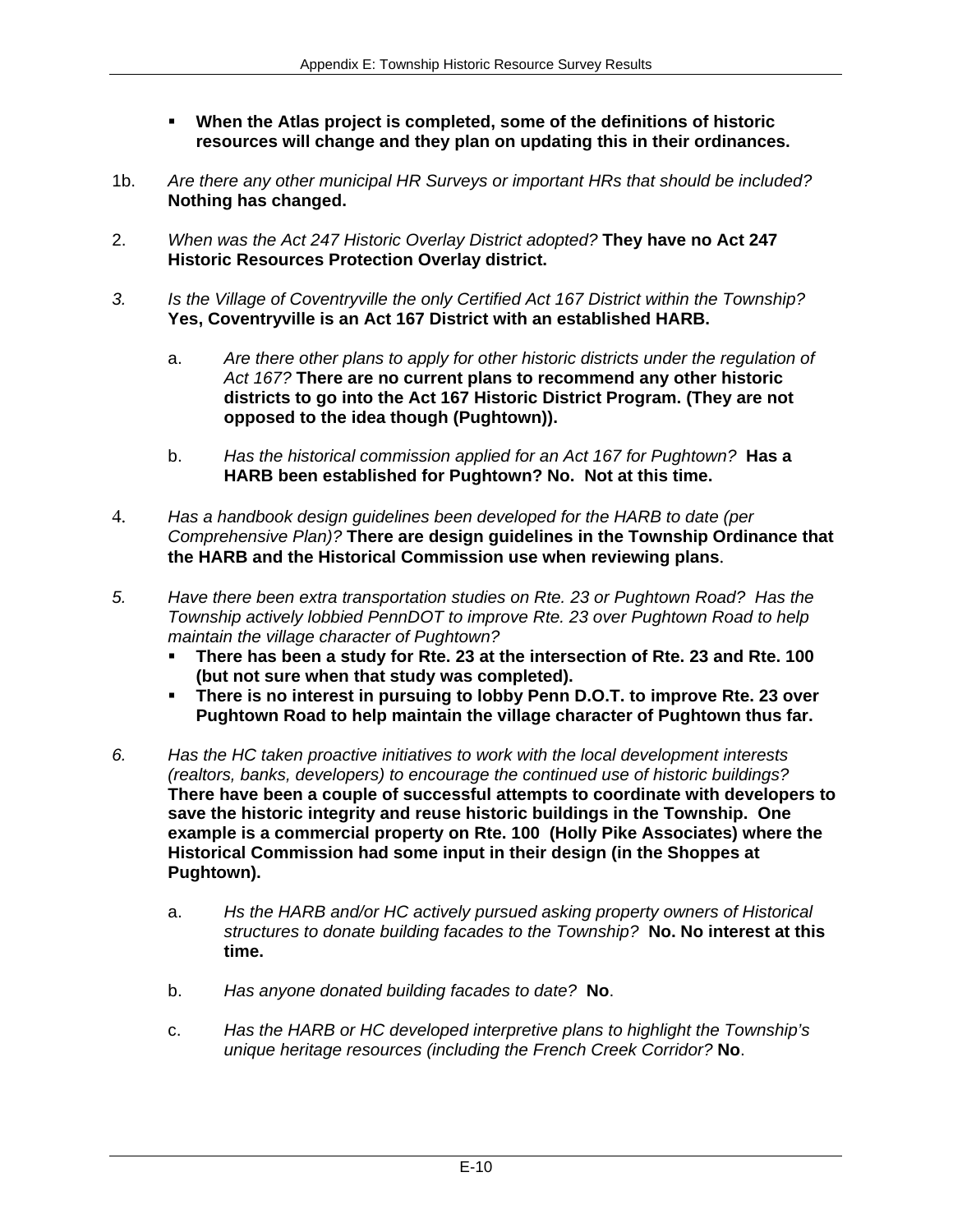- 7. *Participating in Historic Atlas project?* **Yes they are incorporating what they already updated and providing that information to the County.**
- 8. *Updates to 10/03 NR listed and eligible resources?* **No**.
- 9. *Participation or interest in CLG program?* **Yes**.
- 10. *Historic markers (other than those in Wallace, Warwick, and W. Pikeland)?* **This hasn't been discussed with the H.C. They would have to talk about this first**.
- 11. *Projects HC/HARB is involved in?* **They have not participated in any historic walking tours (either Coventryville or Pughtown).**
- 12. *Municipal educational efforts that have occurred?* **None**.
- *13. Other HR projects that have occurred?* 
	- *eg using HR protection projects using funding sources such as TEA21 enhancement grants, CDBG, Tax credits, or PHMC grant?* **They are interested in finding out more about the funding sources (TEA 21 enhancement grants, CDBG money, tax credits and PHMC grants.**
	- *eg promote and assist with NR certification, promoted adaptive reuse, educational brochures/tours, providing advice to owners of HR and in what ways?* **They feel they could help residents get their properties on the National Register if asked.**
- 14. *Confirm that the ZO/SLDO regulations listed in Figure 4-2 are correct.* **Yes.**

### Wallace Township Historical Survey Questions and Answers (10/29/04)

1. *When any applicable historic resources preservation regulations adopted?* **They have had some sort of regulations on preserving historic resources in their townships since the Historical Commission was formed (25 years).**

**The ordinance pertaining to historical preservation should be updated as it is relatively old and there are new techniques to be used to better protect the historical resources in the Township.** 

- *2. Per Comprehensive Plan recommendations:* 
	- *What is the status of the Act 167 Historic District?* **Do you have one in place and/or are you working on establishing one in your Township? There is no Act 167 District in place now, but there is a separate task force established (the Village Task Force) which are involved in applying for the Glenmoore Historic District to be recognized by the state as having the status of Act 167 (Certified Historic District) and to be placed on the National Register of Historic Districts. Once accepted in this program there will be a HARB established.**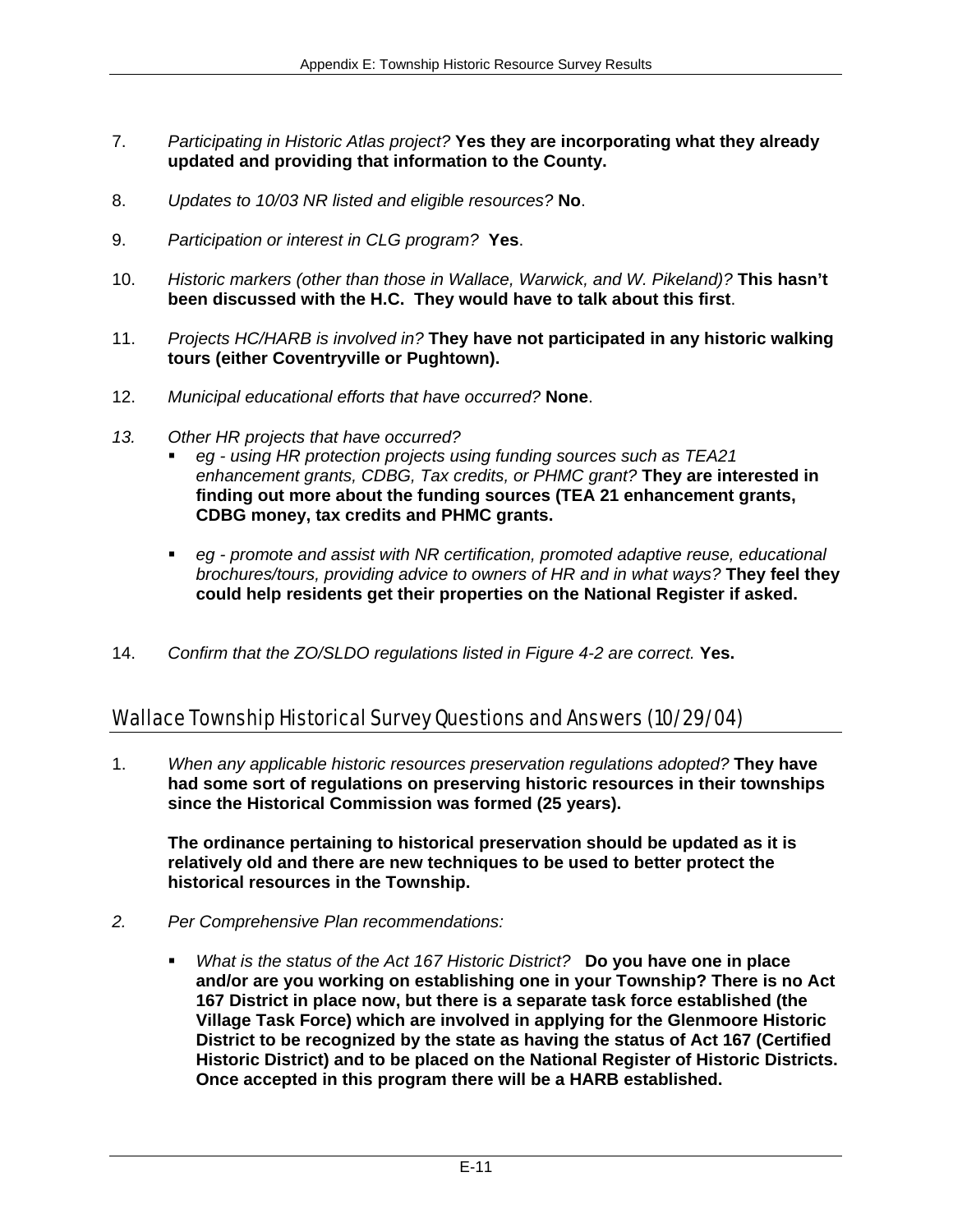- *If so, what is or will be the official name of this Act 167 Historic District?* **Glenmoore Historic District**
- *Are there regulations in the SALDO/Z.O. which promote and allow the reuse of historic structures for modern uses?* **Yes**.
- *What are these regulations?* **What is currently in the Zoning Ordinance is what they follow (in Figure 4-2)**.
- *Do you have regulations in the Zoning Ordinance which provide guidelines for adaptation and demolition of historic resources?* **The Township works with the State very closely and has adopted their standards in their practices in recommendations for historic preservation, restoration, demolition, etc.**
- 3. *Do you have a Historic Commission and architectural review board?* **There is no HARB established to date**.
	- *a. How long have they been established?* 
		- *Historic Commission*  **25 years**
		- *HARB* **None to date**.
- 4. *Are there any National Register of Historic Districts the H.C. and/or HARB is currently pursuing?* **Yes. Glenmoore Historic District is the only one.**
- 5. *Is the H.C. the primary body responsible for historic preservation efforts in the Township?* **The Historic Commission, along with the Village Task Force, are the primary bodies within the Township responsible for historic preservation in the Township. The provide recommendations to the Supervisors**.
- 6. *Has the Board of Supervisors entrusted the H.C. with furthering this goal?* **Yes, the Supervisors rely heavily on the recommendations from the Historical Commission and the Village Task Force to preserve historic resources in the Township**.
- *7. Has the Township encouraged use of tax incentives for historical preservation and how?*  **Yes. Jane Davidson appraises historic properties and works with the owners to let them know what State and Federal grants, tax incentives, programs, etc. are available to them, and shows them how to apply for money to restore old mills and other historic properties**.
- *8. Has the HC taken proactive initiatives to work with the local development interests (realtors, banks, developers) to encourage the continued use of historic buildings?*  **The Historical Commission has worked with developers and provided expertise when needed when dealing with reuse, remodeling, refurbishing a historical resource in the Township**.
- 9. *Participating in Historic Atlas project?* **They are just starting the GIS Atlas for the update of the Chester County Historical Site Survey. The Historical Commission is working with Jane Davidson on this project**.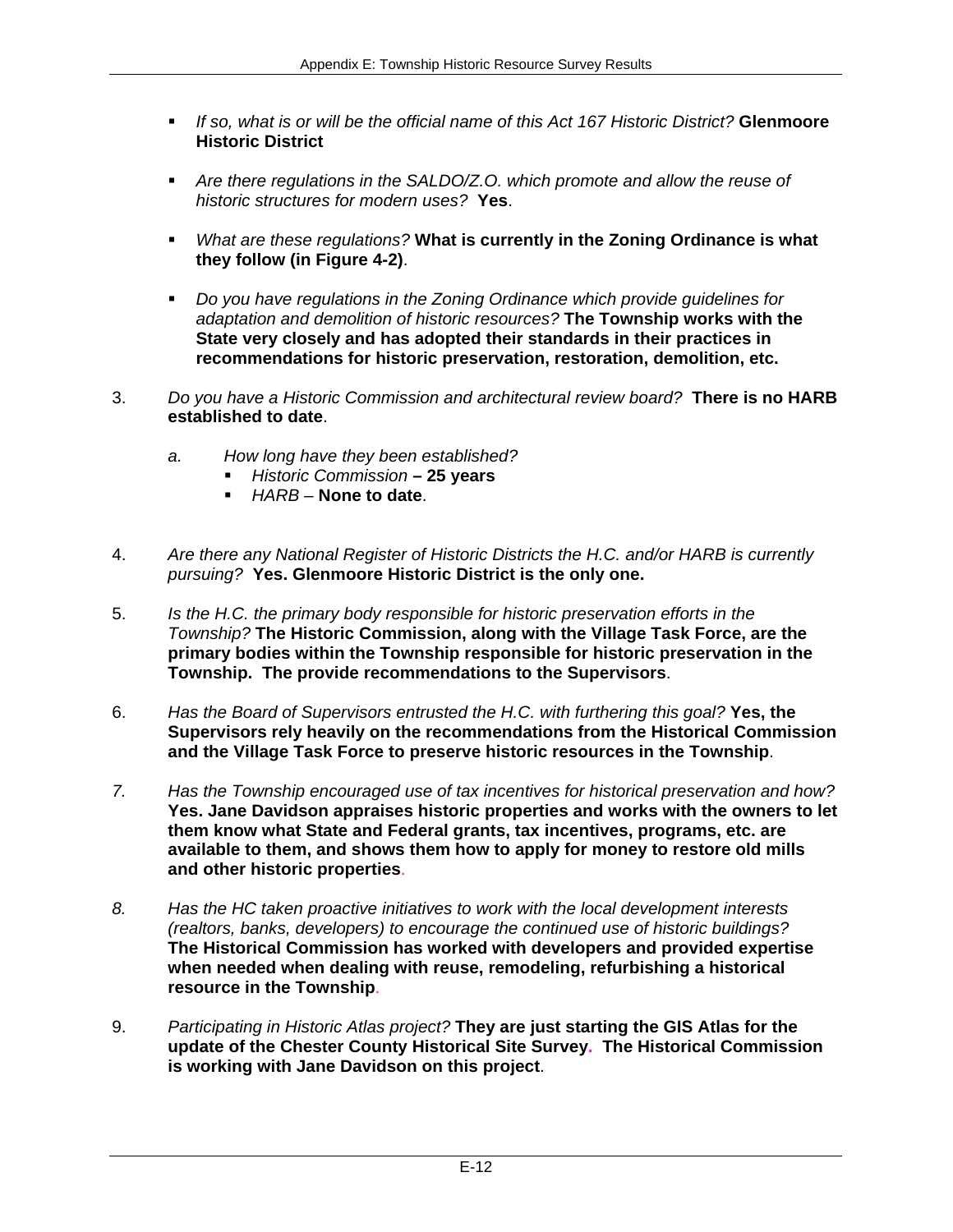- 10. *Participation or interest in Certified Local Government (CLG) program?* **Yes. They are interested in knowing more about the CLG program, they are not currently part of this program to date**.
- 11. *Are you pursuing any more Historic markers in your Township?* **They are looking into providing plaques for historic homes in the Township, but as far as they know there is no program that helps them fund something like this. They are currently pursuing a State Historical Marker as a sign going into the Village of Glenmoore once it is on the National Register of Historic Districts**.
- 12. *Municipal educational efforts that have occurred?* **They have and will continue to conduct a walking tour of the Village of Glenmoore, other than that there is not a lot going on in terms of an education program for the Historical Commission**.
- 13. *Other HR projects that the H.C. and/or HARB are involved in ?* **A particular project the Historical Commission is currently working on is the Hakan Project. This site has three old mansions and only one is occupied. They are looking to get the others occupied so the buildings do not fall into disrepair**.
	- *eg using HR protection projects using funding sources such as TEA21 enhancement grants, CDBG, Tax credits, or PHMC grant?* **They do not know, they do not think they have applied for any to date**.
	- **eg promote and assist with NR certification, promoted adaptive reuse, educational** *brochures/tours, providing advice to owners of HR and in what ways?* **Yes, they help people who are interested in putting their properties on the National Register. They also conduct summer walking tours through the Historic District of Glenmoore**. **They also once did a bus tour throughout the Township showing the people all this historic resource and sharing the history of the Township.**
- 14. *Updates to the CCHSS that have occurred since what is listed in CP and OSRERP?* **No**.
- 15. *Other Municipal HR Survey or important HR that should be included?* **There are sites around the Village of Glenmoore with historical significance. There is also a historic mill, which will be developed by a private party within the Township**.
- 16. *Confirm that the ZO/SLDO regulations listed in Figure 4-2 are correct*. **Yes**.

# Warwick Township Historical Survey Questions and Answers (10/18/04)

1. *When any applicable historic resources preservation regulations adopted?* **The ordinance was adopted in 1993 shortly after the Comprehensive Plan was adopted**.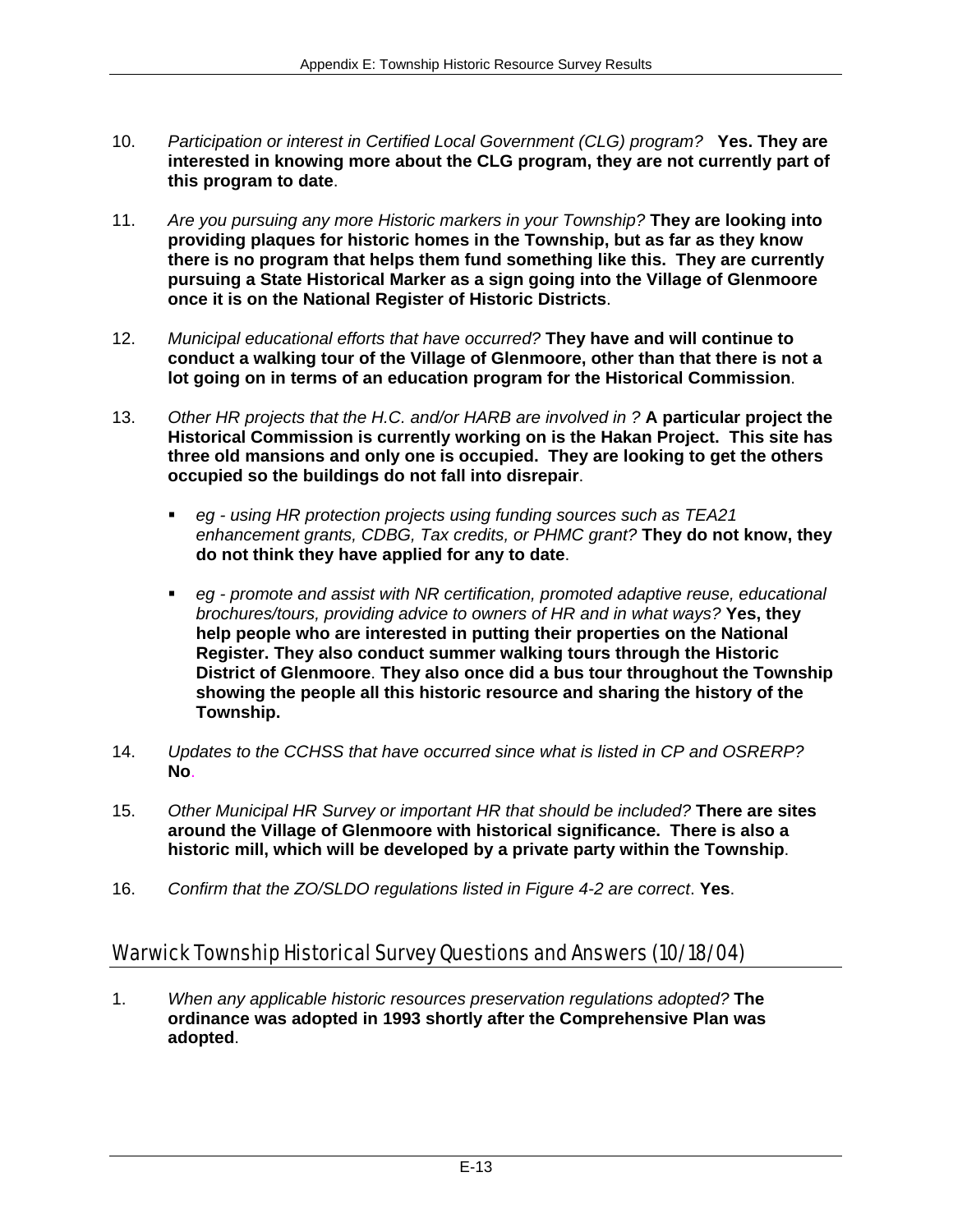- 2. *Do you have a Historic Commission and architectural review board?* **Yes. All five members of the Historical Commission serve on the existing HARB. There are 3 other members to the HARB including an architect, a realtor and a building inspector. Both have been in existence for over ten years**.
	- a. *How long have they been established?*
		- Historic Commission: **10 + years with 5 members**.
		- HARB: **10+ years**
- 3. *In regard to community education, has the Historical Commission or the Township distributed education information and information on Township historical resources in a Township Newsletter?* **Historical resources information has been relayed to the public through a new newsletter the Township is publishing**.
	- *What is the type of information provided?* **Each newsletter has one article dedicated to showcasing one aspect of historical resources in the Township. The Township could highlight a specific resource, or talk about historic districts such as the placement of St. Peter's on the National Registry in 2004, or talk about a type of historic resource such as historic churches, one room schoolhouses. They would like to write an article to inform the public about the TIP, which are the standards for remodeling historic resources published by the Department of Interior.**
	- *Has there been, or is there interest in putting educational information about the Township's historical resources on the Township website?* **If the website is constructed for the Township, in the future the Historical Commission could put information and articles on the website for public to access at their convenience**.
	- *What are examples of established educational programs geared towards educating the Township residents about the historical resources located within the Township?* **The Historical Commission has conducted walking tours through St. Peter's Village. There is also interest in conducting a walking tour through the Village of Warwick but it has not been done to date. When the Township celebrated its 150th anniversary, the Historical Commission conducted a Township-wide tour for the public displaying all the historic resources within the Township.**
- 4. *Is infill in the Historic Districts being promoted?* **Yes. Infill within the established historic districts is being promoted in the Township. They work hard in working with developers to keep the historic nature and architecture of the buildings proposed to be changed in each of the four historic districts**.
- 5. *Is the Township promoting adaptive reuse in historic structures?* **There are four villages in the Township and any repair work or remodeling have to come before the HARB. They recommend keeping new development or alterations in the historic nature and character of the villages. The size of proposed additions are now being watched more closely, and more attention is being paid to additions within these village settings**.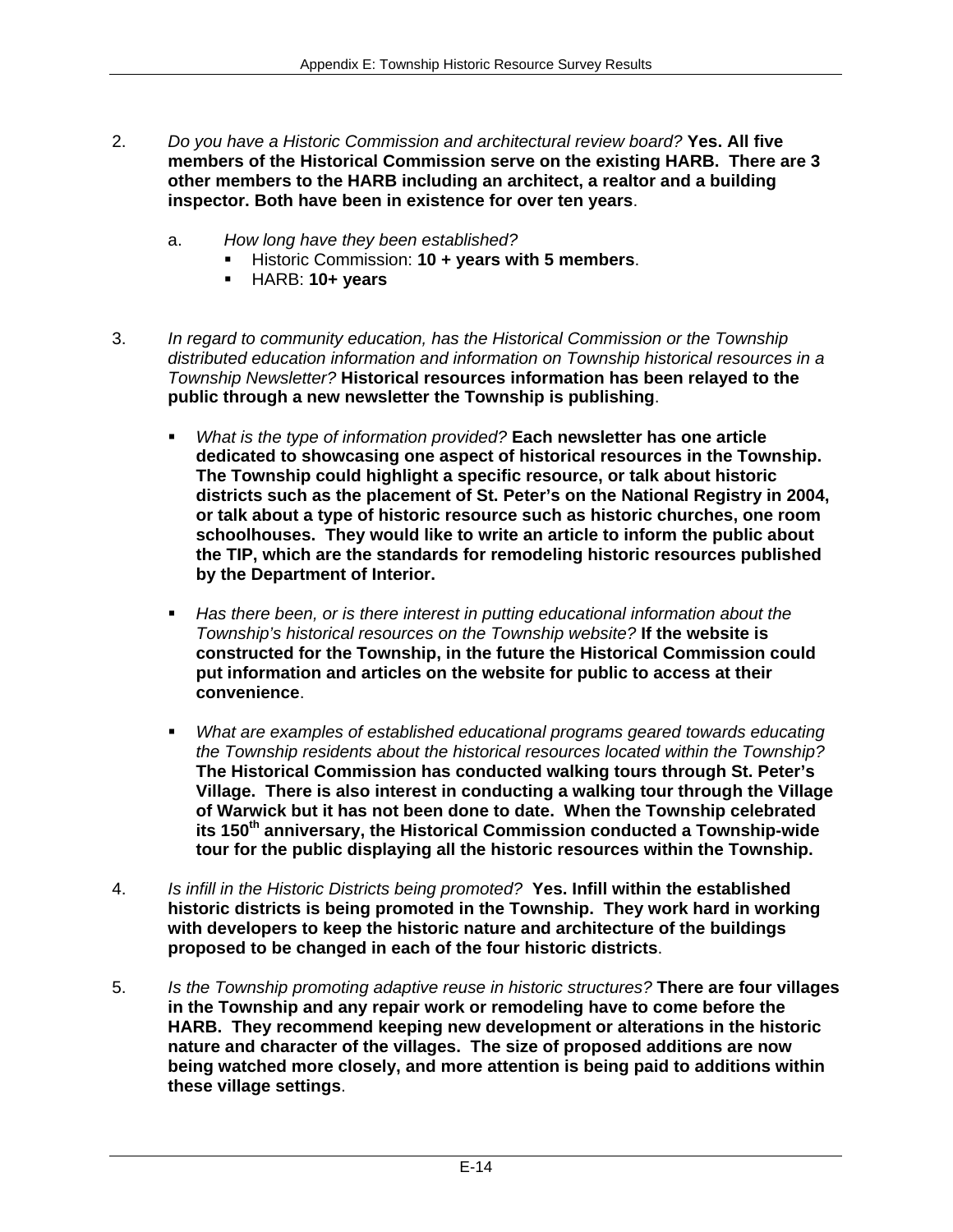- *6. How are they encouraging use of Village/Hamlet development options through the Z.O.?*  **The Township is in favor of this style development but has not received a lot of proposals of this type or style of development in the past. In general the Township is trying to keep development pressure low so to maintain their rural character and preserve open space.** 
	- *Any good examples of developments which were proposed under these regulations?* **An example of a new development proposed to be constructed as a hamlet style is proposed on the side/site of a golf course. Another example is another hamlet/village style proposal of new development on another golf course in the Township**.
- 7. *Is the Township recognizing significant historic sites in the Township as points of interest and how?* **The Township is very much in favor of historic recognition. The communication is improving between the residents and the Township, but there is no real consorted push from the public to do this**.
- 8. *It is our understanding that the Township recently collaborated with PHMC for the St. Peters Village National Register listing. Are there other resources the Township is currently working on?* **The Township used a grant from the County that paid for 50% of the cost of getting St. Peter's Village onto the National Register. French and Pickering Creek Conservation Trust, Inc. (Trust) shared the other 50% of the cost**.
- 9. *Is the Township pursuing the National Register Historic District listings for the villages of Warwick, Knauertown, and Harmonyville?* **There are some remaining "historic villages" which are located in Warwick Township but are not yet on the National Register of Historic Districts. Currently the Historical Commission is** *not* **actively seeking National Register recognition of the following villages: Warwick, Knauertown, and/or Harmonyville. Out of those listed above, the Historical Commission feels as if the priority would be to get Warwick Village on the National Register, followed by Harmonyville (but would probably not be a stand alone village but an extension of St. Peters), and Knauertown would probably be the last. There were efforts in the past to put Knauertown on the National Register of Historic Districts, however the PHMC did not accept it. It would all depend on how much money the Township could receive in grants to proceed with any of the above efforts**.
- 10. *Is there interest in participating in the CLG program?* **There is interest in pursuing and participating in the CLG program**.
- 11. *What is the status of the 2003 Comprehensive Plan recommendations?* **The Comprehensive Plan calls for large studies which push you into feasibility studies. They are a little uneasy with the big push for these large programs**.
	- *(e.g. developing heritage areas with VPP funding by June, 2005?)* **This is another opportunity which is a possibility if the Township could receive funding to do something like this. They have an addendum to the Township Comprehensive Plan which covers some of this recommendation which was adopted in 2003**.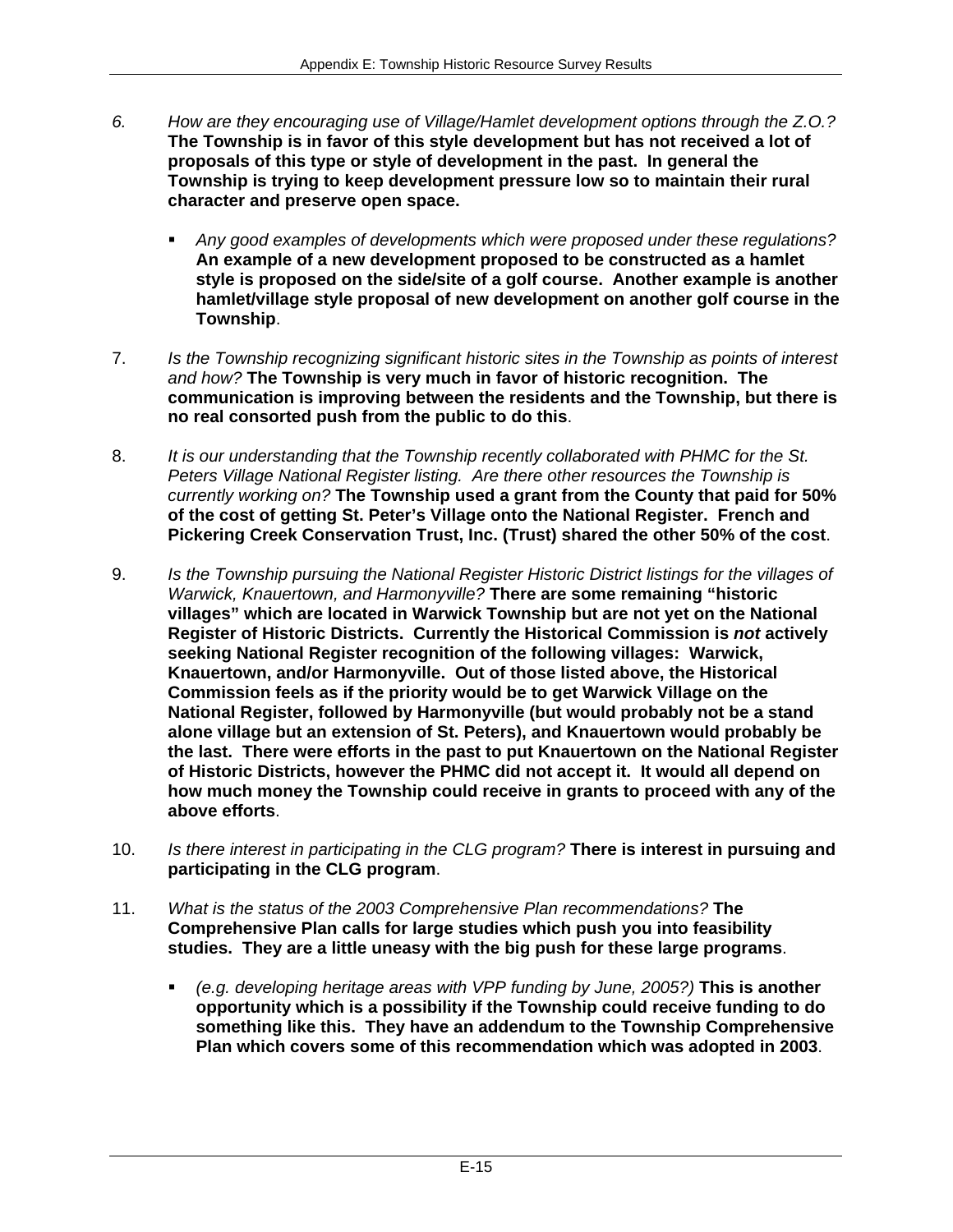- *12. Has the Township encouraged use of tax incentives for historical preservation and how?*  **There has been no tax incentives given by the Township to promote historic preservation to date specifically from the Township, but the Township does encourage the State and Federal incentives if property owners are interested**.
- *13. Has the HC taken proactive initiatives to work with the local development interests (realtors, banks, developers) to encourage the continued use of historic buildings?*  **They work hard in working with developers to keep the historic nature and architecture of the buildings proposed to be changed in each of the four historic districts**.
- *14. Updates to the CCHSS that have occurred since what is listed in CP and OSRERP?*  **Yes, there has been extensive mapping which mapped over 1,000 acres under the National Register, the historic districts, and the archeological sites within the Township**.
- *15. Other Municipal HR Survey or important HR that should be included?* 
	- **a. Revolutionary Cemetery (1777)**
	- **b. Mining and quarrying sites (charcoal iron and surface mining sites) which occurred from the mid 1800's**
	- **c. St. Peter's Shaft Mining**
	- **d. Geology Warwick has extremely unique granite (stone) which is only found in 3 places in the world (California, Sweden and Warwick Township, PA).**
- 16. *Participating in Historic Atlas project?* **Yes, but we feel as if we already did what is being asked of them to do, just on their maps instead of the County's tax parcel maps. The big difference is the Township's Historical Commission does not consider anything from 1956 or earlier as historic, they stopped their survey in the 1930's. They don't feel as if 1956 is very historic**.
- 17. *Are you pursuing any more Historic markers in your Township?* **The Historical Commission would like to see a State Historic Marker in the site of the Reading Furnace as it was the largest iron furnace of its time and all the other furnaces have a marker to depict their historical significance**.
- *18. Other projects HC/HARB is involved in?* 
	- *eg using HR protection projects using funding sources such as TEA21 enhancement grants, CDBG, Tax credits, or PHMC grant?* **None other than the ones already mentioned.**
	- **•** eg promote and assist with NR certification, promoted adaptive reuse, educational *brochures/tours, providing advice to owners of HR and in what ways?* **- They used a County Grant to pay for half of the cost it took to get St. Peter's Historic District on the National Register of historic places.**
- 19. *Confirm that the ZO/SLDO regulations listed in Figure 4-2 are correct*. **Will provide hand written confirmation at a later date.**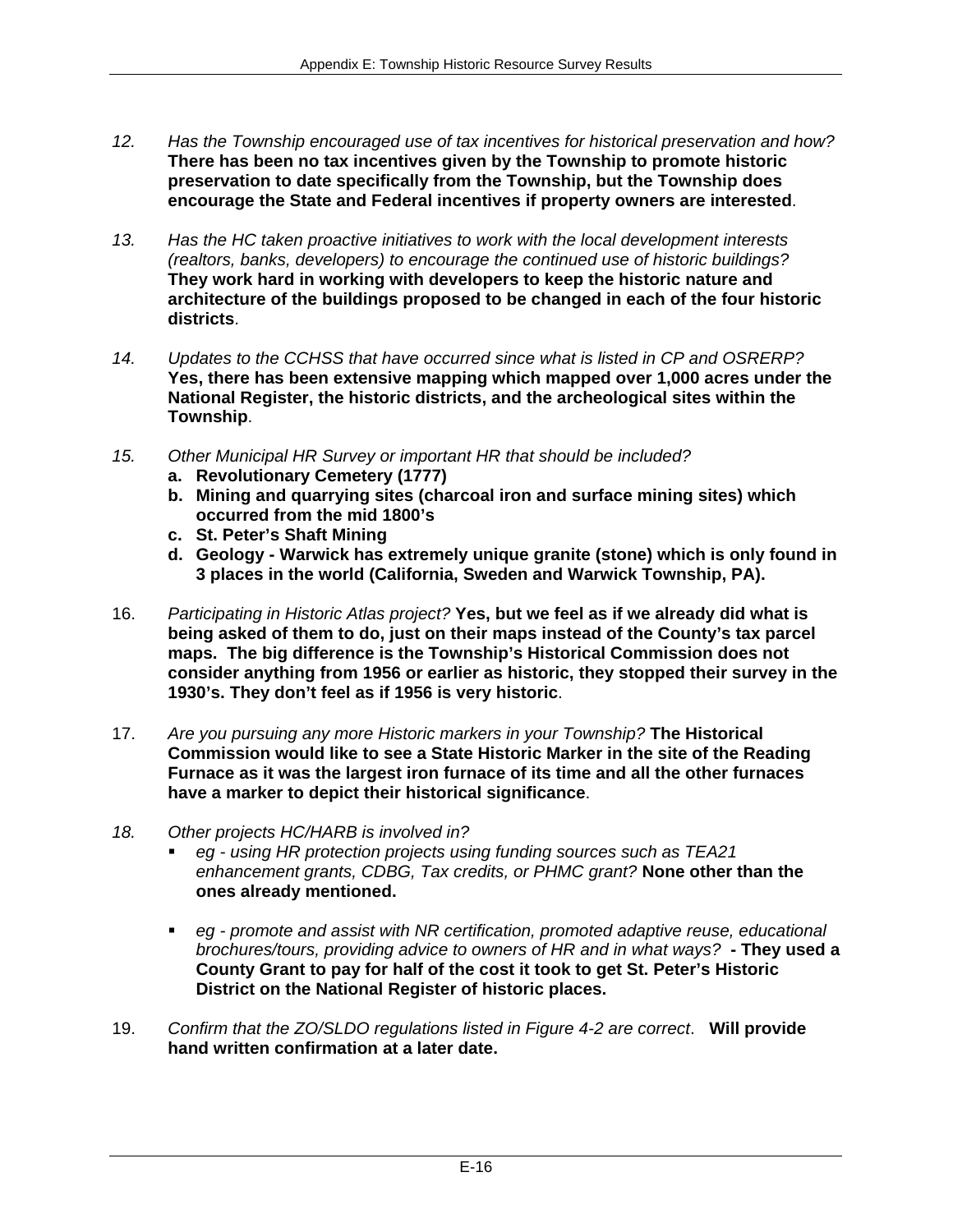# West Vincent Township Historical Survey Questions and Answers (10/29/04)

- 1. *When any applicable SALDO/Z.O. historic resources preservation regulations adopted?* **The Township had historic demolition standards in place for Class I, II, and III historic resources since approximately 1987.**
- 2. *Are there regulations in the SALDO/Z.O. which promote and allow the reuse of historic structures for new uses?* **Yes. The Township is working on developing ordinance language for reuse of historic structures on properties on which developers propose to put new development. They hope to have the ordinance language, which will encourage the reuse of structures like barns and homes, on these types of new development, either by including them in open space or adaptive reuse, by the end of the year (2004)**.
- 3. *Are you coordinating any local Act 167 Historic District?* **They are not pursuing any Act 167 Historic Districts at this time, however; there was mention that Birchrunville could be proposed in the future for this status**.
- 4. *It was brought to our attention that the Township used to have a H.C. and/or HARB. These have since been disbanded. Can you elaborate on this issue?* **There is no formal Historic Commission. All historic work and administration is handled through the EAC or the French and Pickering Creeks Conservation Trust, Inc. (Trust). There is also no HARB established to date in the Township**.
- 5. Per OSRER Plan recommendations:
	- o *One of the recommendations was to undertake research leading to the compilation of an official Township Historical Survey, including written descriptions, photographs and mapped recordation of the sites and structures within West Vincent Township. What has been done so far?* **The 1992 Open Space Plan has identified, inventoried, mapped, photographed and added tax parcel information to all 231 historic resources throughout the Township**.
	- $\circ$  It was brought to our attention that a detailed survey was completed for the Birchrunville District and Highland District, however; the Township decided not to go the route of designating these on the National Register of Listed Historic Districts.
		- i. *Can you elaborate on the reasoning and if there is interest in the future to pursue this prestigious designation in the future for this area?* **The Township had finished a detailed survey for the Birchrunville area. The French and Pickering Creek Conservation Trust, Inc. also had done a lot to survey the historic resources in the Township. There is a possibility to designate Birchrunville as an Act 167 Historic District in the future**.
- 6. *Are there any National Register properties or site nominations the H.C. and/or HARB is currently pursuing?* **No**.